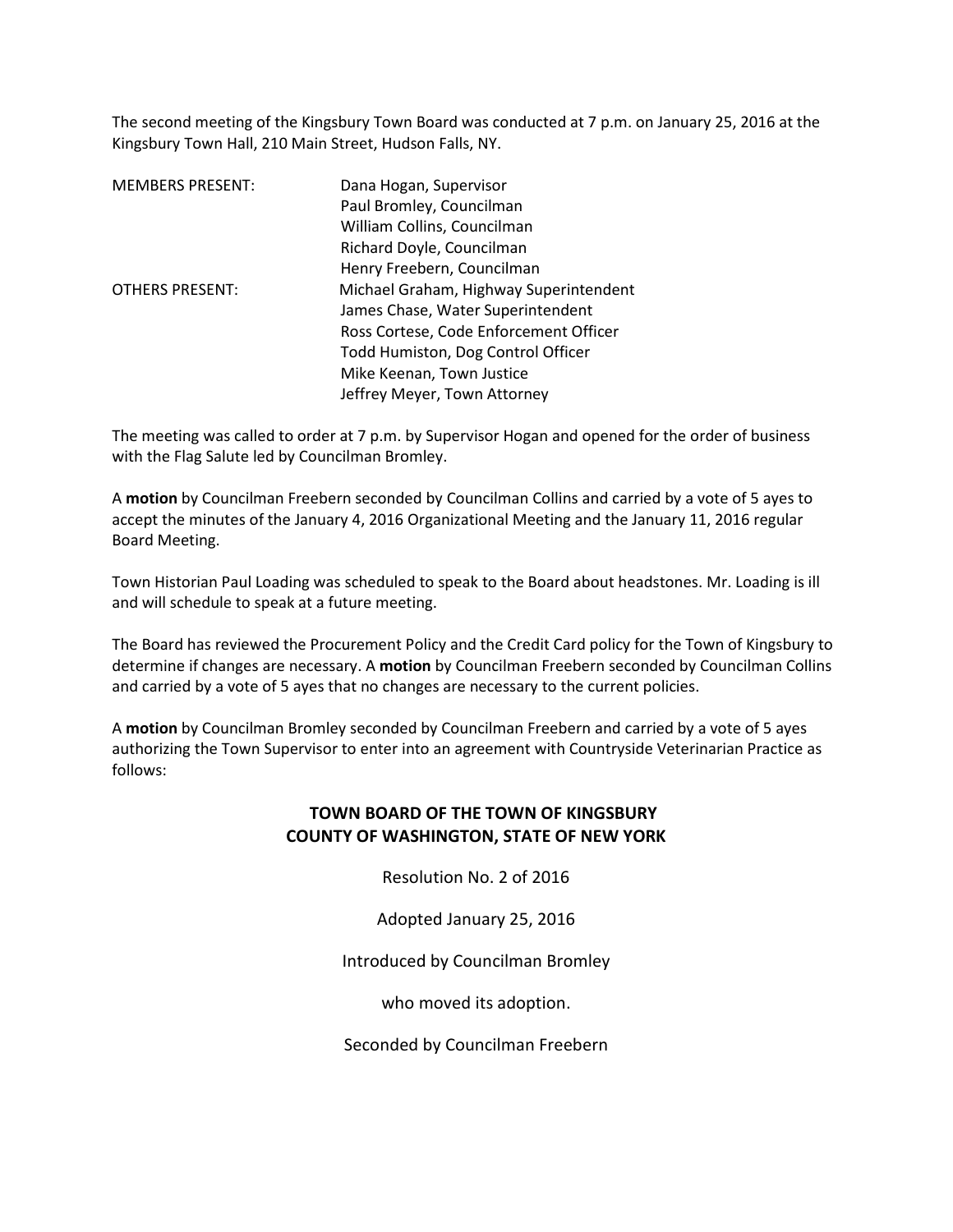## **RESOLUTION AUTHORIZING TOWN OF KINGSBURY TOWN SUPERVISOR TO ENTER IN TO AGREEMENT WITH COUNTRYSIDE VETERINARIAN PRACTICE, P.C. FOR TOWN DOG CONTROL SHELTER SERVICES PURSUANT TO NEW YORK STATE AGRICULTRUAL AND MARKETS LAW ARTCLE 7**

 **WHEREAS**, the Town of Kingsbury (hereinafter "Town") is required to have a shelter contract agreement in place pursuant to the New York State Agricultural and Markets Law Article 7; and

**WHEREAS**, the Town of Kingsbury has previously utilized the services of Countryside Veterinary Practice, P.C. (hereinafter "Countryside") for such shelter services for the Town's dog control; and

**WHEREAS,** the Town Attorney has prepared an Agreement between the Town of Kingsbury and Countryside; and

**WHEREAS**, the Town desires to enter in to such agreement with Countryside as outlined in the terms of the agreement to provide such services to the Town that is required by the New York State Department of Agricultural and Markets Division of Animal Industry.

**NOW, THEREFORE BE IT RESOLVED THAT** the Town hereby finds that the Agreement between the Town and Countryside that was prepared by the Town Attorney is acceptable; and be it further

**RESOLVED,** that the Town hereby authorizes and directs the Town Supervisor to sign and take all necessary steps to enter in to the agreement with Countryside, upon final attorney approval; and be it further

**RESOLVED,** that this resolution shall take effect immediately.

A **motion** by Councilman seconded by Councilman and carried by a vote of 5 ayes authorizing Supervisor Hogan to send a letter to the NYS Comptroller to request a Performance Audit. Supervisor Hogan reported the last Performance Audit in the Town offices was conducted 15 years ago. A performance audit will determine if the Town is using taxpayers money effectively and efficiently to promote the common good of its citizens. The audit will provide the community with the necessary feedback that the Town is operating as effectively as our community deserves.

A **motion** by Councilman Bromley seconded by Councilman Collins and carried by a vote of 5 ayes to accept Reports of the Code Enforcement Officer as follows:

August 2015: No. Permits 12; Total Fees: \$2,118.00 September 2015: No. Permits 11: Variances 2; Site Plans 2; Total Fees: \$1,545.00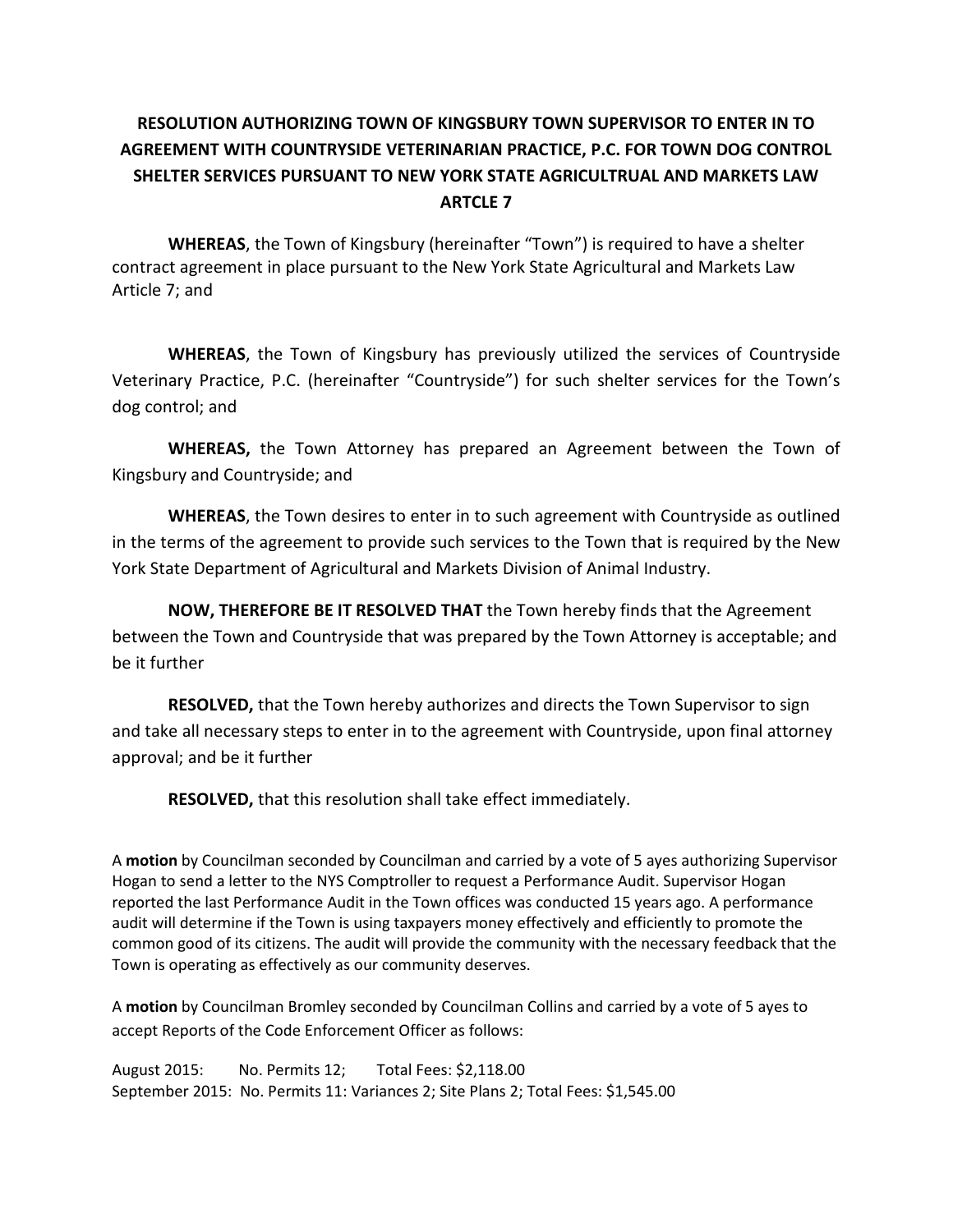October 2015: No. Permits 13; Total Fees: \$2,430.00 November 2015: No. Permits 9; Research Fees 1; Total Fees: \$583.00 December 2015: No. Permits 8; Total Fees: \$588.00

## LEGAL UPDATE:

Attorney Meyer reported part of the dedication agreement with The Quarry and the Town was after two years if the infrastructure is working properly the Town would accept it. Water Superintendent James Chase reported the entire water infrastructure has been pressure-tested and the infrastructure in the sewer lines has been pressure-tested and hammered. Chase reported there is a CD of the testing that has been completed. Everything has been working fine. There are a few broken top valves because the road has not been top-coated.

Attorney Meyer reported he had left a message with Randy Galusha of the DEC. Rich Schermerhorn is waiting for approval from the DEC for the on-site septic system proposed for the Dix Avenue Drive-In location.

 Town Clerk reported she had contacted XPressPay for information accepting credit card payments for tax payments. The taxpayers would pay a \$.40 charge and 2.85% per transaction. If a check is used to pay the taxes there would be a \$2.95 fee. The Town would be charged approximately \$20.00 per month for the service. A discussion followed.

Town Clerk reported the tax levy for the Town had been paid in full as follows:

| TO:                                   | Supervisor Hogan<br>Councilman: Bromley, Collins, Doyle & Freebern |                                     |
|---------------------------------------|--------------------------------------------------------------------|-------------------------------------|
| FROM:                                 | Tax Collector: Cynthia A. Bardin                                   |                                     |
| SUBJECT:                              | 2016 Town & County Tax Collection                                  |                                     |
| DATE:                                 | January 25, 2016                                                   |                                     |
| January 25, 2016 - Paid to Supervisor |                                                                    | $$1,820,765.14 - Town paid in full$ |

Code Enforcement Officer Ross Cortese reported he and Supervisor Hogan had met with Dave Armando, the Code Administrator for Washington County. Cortese also reported Mayor Barton and the County are in agreement with the plan for the County to work with the Town and Village conducting inspections and issuing building permits. Cortese explained the next step is for the attorneys to prepare an Inter-Municipal Agreement.

 Supervisor Hogan reported Comptroller Mary Ordway indicated it was necessary to repeal the prior water agreement. Water Superintendent James Chase commented instead of repealing the Local Law the Local Law had been changed. Attorney Meyer commented the Board had amended the Local Law; therefore unnecessary to repeal the original.

Dog Control Officer Todd Humiston reported the Ag & Markets yearly inspection had been conducted; he had received the report today and there were no discrepancies. Humiston has been asked to speak at the annual conference about the enumeration program he implemented in August of 2015. The State is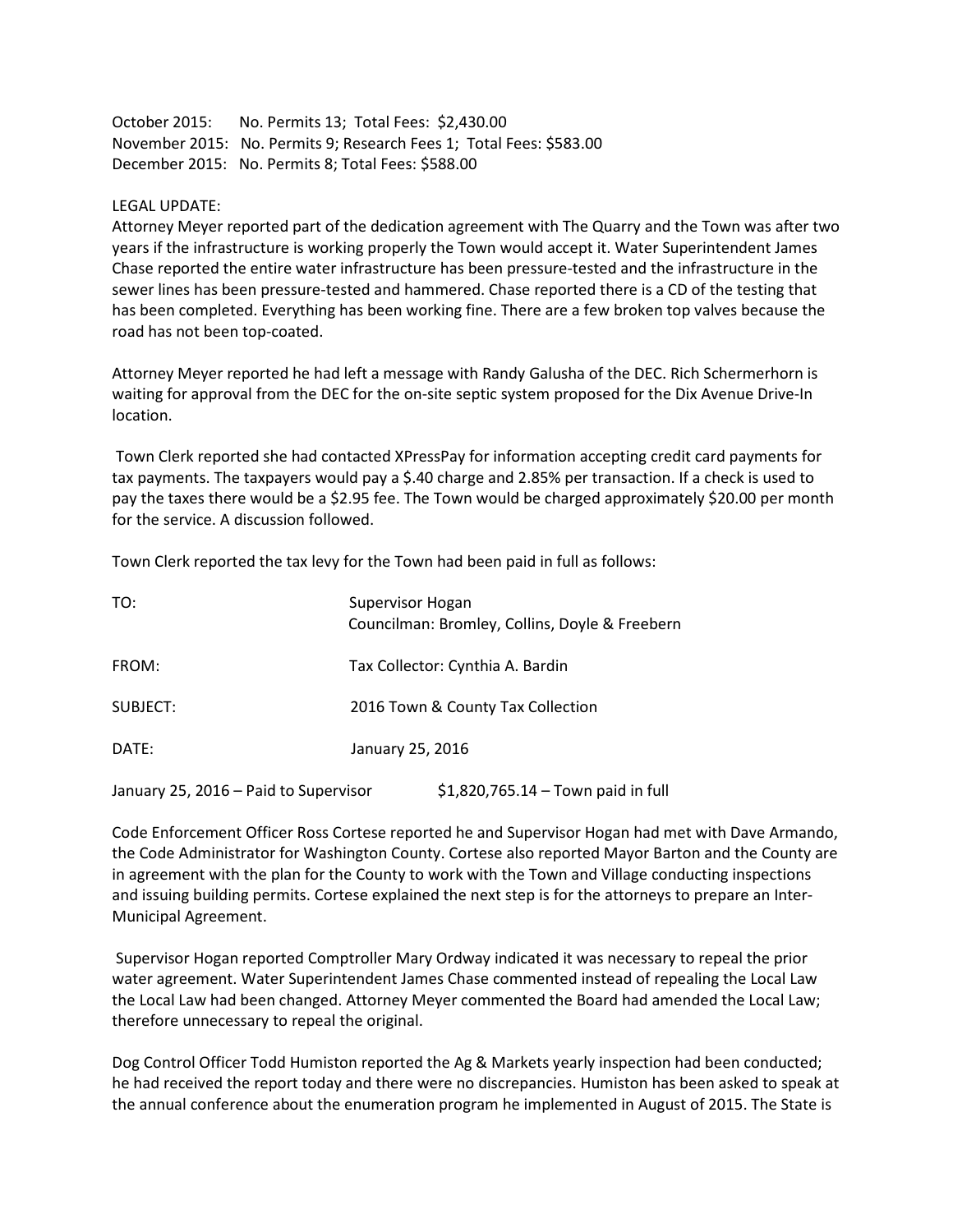happy with the results and the amount of revenue generated from the enumeration. He also reported he had been busy; the call volume is up due to no snow. Humiston received a micro-chip scanner which The American Kennel Club had donated to the Town. The scanner will help to identify dogs and enable Humiston to contact the owners sooner.

Superintendent Michael Graham reported things were going well. They are working on equipment, getting ready for spring because there is no snow.

Councilman Bromley reported the drywall should be hung this week and the communications wiring is installed at 6 Michigan Street. He is still hoping for the end of February for the new Town Hall to be complete.

Supervisor Hogan has been asked by Washington County Real Property to encourage farmers to attend a County Ag Plan Workshop. Washington County is in the process of updating its Agricultural and Farmland Protection Plan. The goal is to generate a new list of goals and strategies to strengthen and support the local Ag sector. There will be two farmer workshops for local farmers to attend and provide input. Colleen Adamec, Town Assessor, provided Supervisor Hogan with a mailing list of the farmers in our community. He has mailed the farmers information about the workshops; with a personal message inviting them. Supervisor Hogan will attend the workshops. The first workshop is on Monday February 8, 2016 from noon until 2 p.m.

Supervisor Hogan reported when he attended the Association of Towns Newly Elected Officers conference; document retention (via electronic email) and data back-up were topics of importance that were discussed. Attorney Meyer commented he had never heard the Board discuss these issues; but does think it is important and would recommend it. Supervisor Hogan had met with Dean Westcott; one of the services that he provides is e-mail retention and a back-up. Councilman Bromley suggested we talk to Dean Westcott. Bromley explained those services may be available with the new system: records retention on the cloud. Supervisor Hogan will research the cost of document retention and back-up.

Supervisor Hogan will report on the status of Lock 8 Way (a road to the de-watering facility) after a meeting held tomorrow at the County. A discussion followed.

A **motion** by Councilman Freebern seconded by Councilman Doyle and carried by a vote of 5 ayes to accept the reports of certain officers for the month of December:

Dog Control Officer: Complaints/Calls 29; Seizures 1; Unlicensed Dogs 6; Euthanasia 0; Summons Issued 0; Bites Investigated 3; Dangerous Dogs 1; Mileage 284 with 74 charged to Fort Edward & 100 charged to Fort Ann

Town Clerk: Paid to EnCon \$359.01; Paid to Supervisor \$2,698.07; Paid to NYS Dept. of Health \$90.00; State Share of Bingo \$731.25; State Share of Games of Chance \$30.00; Paid to Ag & Markets for Population Control

Town Justice: Fees Collected \$11,877.00

Water Superintendent James Chase requested an executive session to discuss personnel and legal issues. A **motion** by Councilman Freebern seconded by Councilman Doyle and carried by a vote of 5 ayes to enter into executive session at 7:30 p.m.